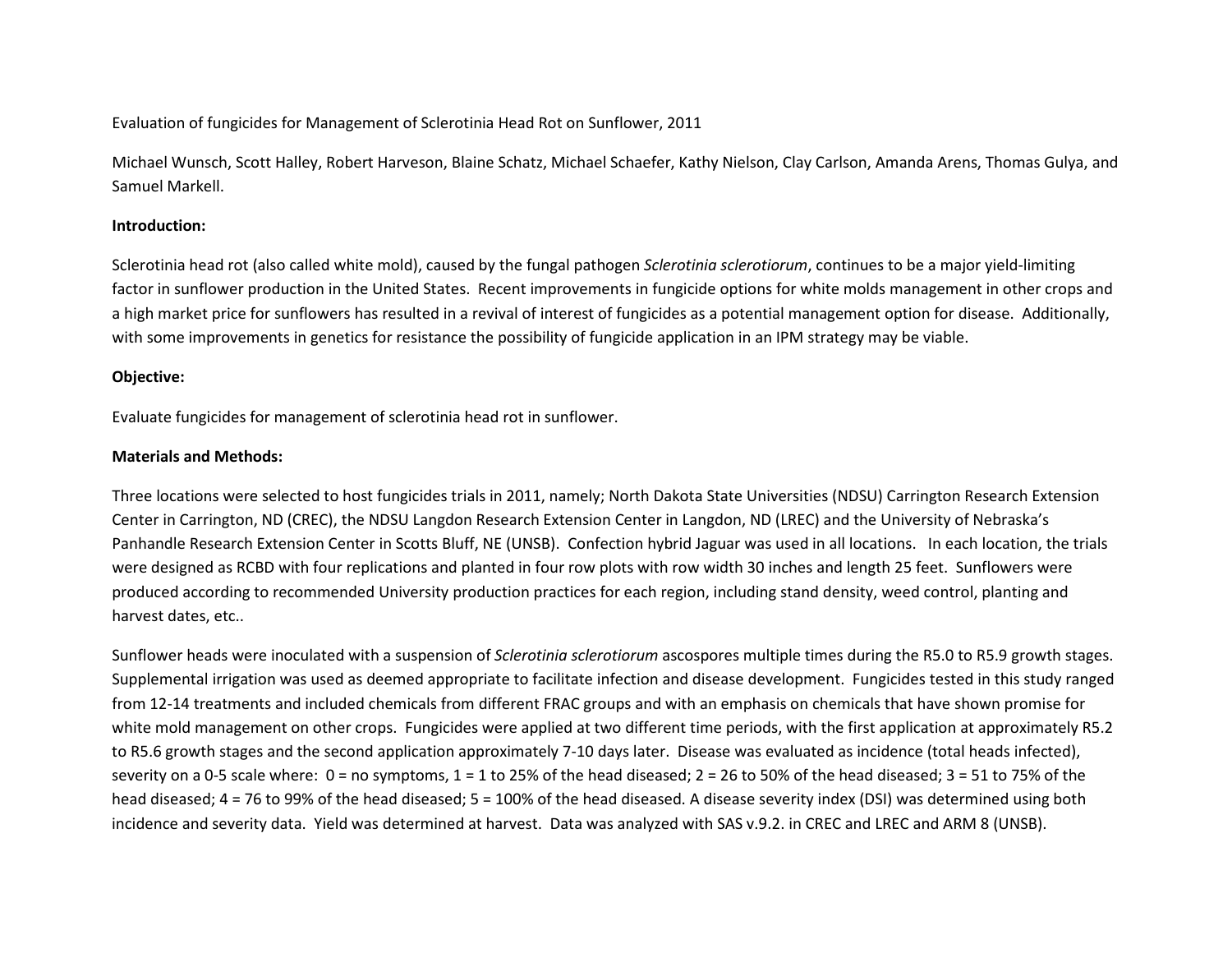#### **Results and Discussion:**

Disease developed at LREC (Table 1) and CREC (Table 2), although a severe hail storm (2 – 3 cm stones) on 24 July in CREC severely damaged sunflowers in that location and yield could not be obtained from the trial. Disease did not develop at UNSB (Table 3), likely to due to temperatures that exceed 85 degree F throughout the later R stages of growth. Disease difference between the non-treated controls and the treatments were not observed in any measure at CREC or LREC. Statistical differences in disease heads were observed at UNSB, but incidence was very low and results are not conclusive. No treatment resulted in yield higher than the non-treated control at any location.

#### **Conclusion:**

Although fungicides did not perform well enough to reduce disease or improve yield, this may have been due in part to the high level of variability in the plots. Sclerotinia head rot and sunflower yield components are notoriously variable in small plot research, and in order to improve the resolution of the data in effort to observe treatment differences large plots need to be used in 2012.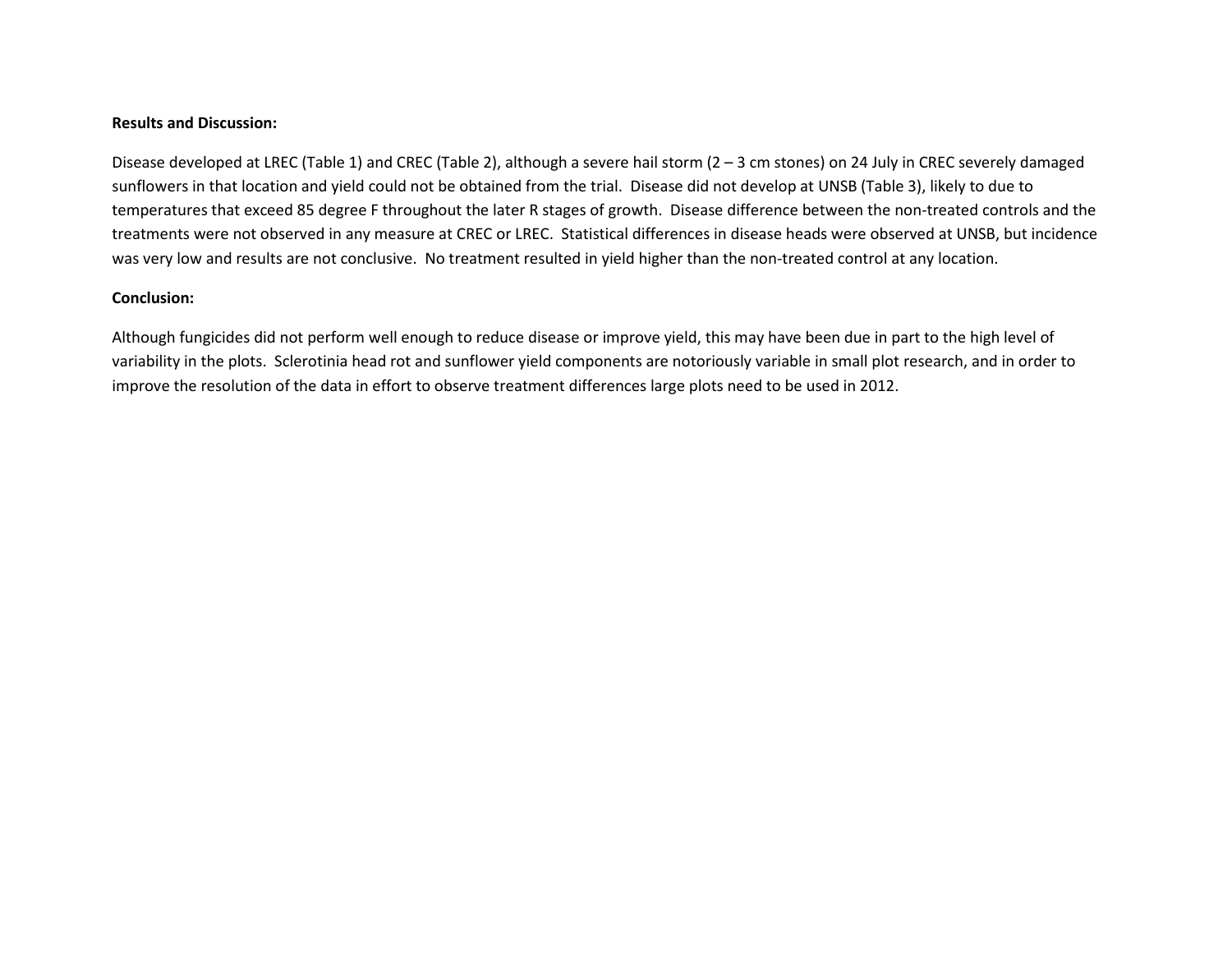|    |                                                                                                    |                          |              |              | <b>SCLEROTINIA HEAD ROT</b> |                |          |                                  |        |             |        |                |  |
|----|----------------------------------------------------------------------------------------------------|--------------------------|--------------|--------------|-----------------------------|----------------|----------|----------------------------------|--------|-------------|--------|----------------|--|
|    | Within-column means followed by<br>different letters are significantly different (alpha = $0.05$ ) |                          | September 15 |              |                             |                |          |                                  |        | <b>TEST</b> |        |                |  |
|    |                                                                                                    |                          | Incidence    |              |                             | Severity       |          | <b>YIELD</b><br>DSI <sup>5</sup> |        |             |        | <b>WEIGHT</b>  |  |
|    | <b>TREATMENT</b> (Application timing <sup>1</sup> )                                                | Sample size <sup>2</sup> |              | percent      | 1 to 5                      |                | $0$ to 5 |                                  | lbs/ac |             | lbs/bu |                |  |
|    | Non-treated check                                                                                  | 57                       | 35           | $ab^*$       | 2.5                         | $a^*$          | 0.9      | $ab^*$                           | 1954   | $a^*$       | 20.1   | $a^*$          |  |
| 2  | Vertisan 1.67EC 30 fl oz/ac (A,B)                                                                  | 49                       | 35           | ab           | 3.0                         | a              | 1.0      | ab                               | 1923   | a           | 20.2 a |                |  |
| 3  | Aproach 2.08SC 12 fl oz/ac (A,B)                                                                   | 49                       | 50           | ab           | 2.4                         | a a            | 1.2      | ab                               | 1192   | a           | 19.0 a |                |  |
| 4  | Q8X63 200SC 28.8 fl oz/ac (A,B)                                                                    | 45                       | 31           | ab           | 2.3                         | a              | 0.7      | ab                               | 2072   | a           | 20.1   | a a            |  |
| 5  | Endura 70WG 9 oz/ac (A,B)                                                                          | 44                       | 11           | a            | 1.2                         | $\overline{a}$ | 0.1      | a                                | 2067   | a           | 19.6 a |                |  |
| 6  | Merivon (BAS 703 01F) 6 fl oz/ac (A,B)                                                             | 44                       | 17           | ab           | 1.8                         | a              | 0.4      | ab                               | 1923   | a           | 19.4 a |                |  |
|    | ProPulse 400SC 10.3 fl oz/ac (A,B)                                                                 | 43                       | 28           | ab           | 1.6                         | a              | 0.5      | ab                               | 1941   | a           | 19.8   | $\overline{a}$ |  |
| 8  | Topsin 4.5FL 40 fl oz/ac $(A,B)$                                                                   | 47                       | 27           | ab           | 1.9                         | a              | 0.6      | ab                               | 1901   | a           | 19.7   | a              |  |
| 9  | Quash 50WG 4 oz/ac (A,B)                                                                           | 45                       | 22           | ab           | 1.8                         | $\overline{a}$ | 0.4      | ab                               | 1457   | a           | 19.4 a |                |  |
| 10 | Omega 500F 1 pt/ac (A,B)                                                                           | 43                       | 42           | ab           | 2.2                         | <sub>a</sub>   | 0.9      | ab                               | 2198   | a           | 19.2 a |                |  |
| 11 | Domark 230ME 5 fl oz/ac (A,B)                                                                      | 42                       | 19           | ab           | 1.7                         | a              | 0.4      | ab                               | 1557   | a           | 19.6 a |                |  |
| 12 | Switch 62.5WG 14 oz/ac (A,B)                                                                       | 51                       | 51           | ab           | 2.9                         | a              | 1.4      | b                                | 1893   | a           | 19.9 a |                |  |
| 13 | Rovral 4F 2 pt/ac (A,B)                                                                            | 61                       | 43           | ab           | 2.3                         | a              | 1.0      | ab                               | 1723   | a           | 20.2 a |                |  |
| 14 | Priaxor 500SC 6.0 fl oz/ac (A.B)                                                                   | 52                       | 57           | $\mathsf{b}$ | 2.2                         | $\overline{a}$ | 1.3      | ab                               | 1976   | a           | 20.6 a |                |  |
|    | Treatment differences. F: <sup>6</sup>                                                             |                          | 2.44         |              | 1.30                        |                | 2.61     |                                  | 1.25   |             | 1.69   |                |  |
|    | Treatment differences, $P > F$ : <sup>7</sup>                                                      |                          |              | 0.0259       | 0.2891                      |                |          | 0.0181                           | 0.3005 |             | 0.1246 |                |  |
|    | C.V.                                                                                               |                          |              | 52.7         | 38.1                        |                |          | 64.5                             | 24.0   |             | 3.3    |                |  |

## **Table 1. Field evaluation of fungicides for management of Sclerotinia head rot on sunflower, Langdon, ND 2011**

<sup>1</sup>**Application timing: A =** August 9; **B =** August 14

<sup>2</sup>**Sample size:** Number of plants evaluated for sclerotinia head rot (total across all four replicates of experiment).

<sup>3</sup>**Incidence:** Percent of plants exhibiting Sclerotinia head rot symptoms.

<sup>4</sup>**Severity:** Sclerotinia head rot severity on plants showing disease; a 1 to 5 scale was used, with 1 = 1 to 25% of the head diseased; 2 = 26 to 50% of the head diseased; 3 = 51 to 75% of the head diseased;  $4 = 76$  to 99% of the head diseased;  $5 = 100\%$  of the head diseased. Only diseased plants (sometimes a lower number than the sample size) contributed to this rating.

**5 Disease severity index:** A combination of disease severity and disease incidence; a 0 to 5 scale was ussed, with 0 = no symptoms, 1 = 1 to 25% of the head diseased; 2 = 26 to 50% of the head diseased; 3 = 51 to 75% of the head diseased; 4 = 76 to 99% of the head diseased; 5 = 100% of the head diseased.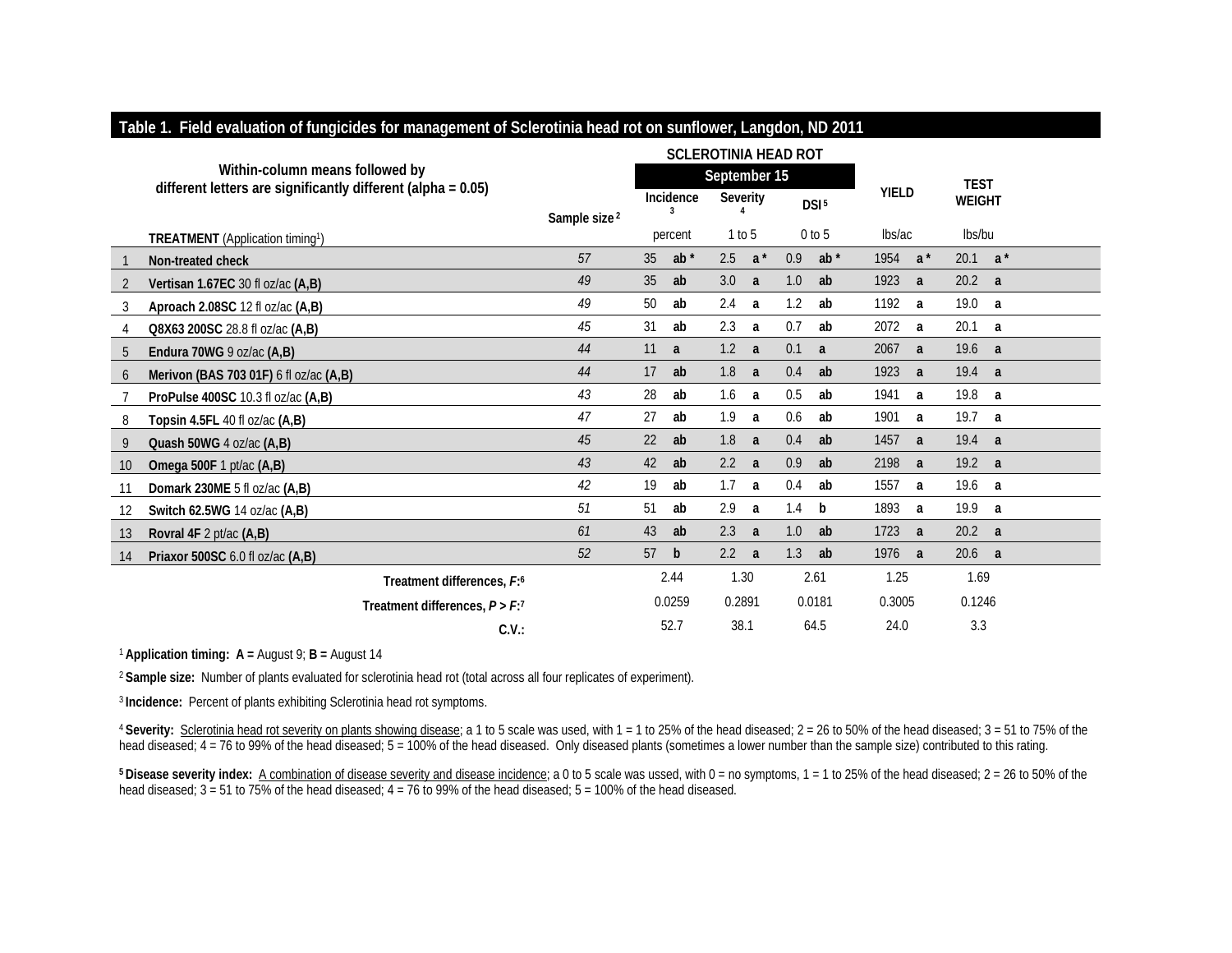<sup>6</sup> Treatment differences, F: F-values associated with the test of the null hypothesis that there are no differences among treatments. ANOVA was executed in PROC GLM of SAS (version 9.13). Replicate, treatment, and replicate-by-treatment interaction were included in the model; tthe reported F statistic is from the Type I sum of squares and shows the effect of the treatments after controlling for the effect of experimental replicate.

**7 Treatment differences,** *P* **>** *F***:** Probability of observing an *F*-statistic greater than that observed; an assessment of the significance of treatment differences.

**\* Within-column means followed by different letters are significantly different** (alpha = 0.05; Tukey multiple comparison procedure)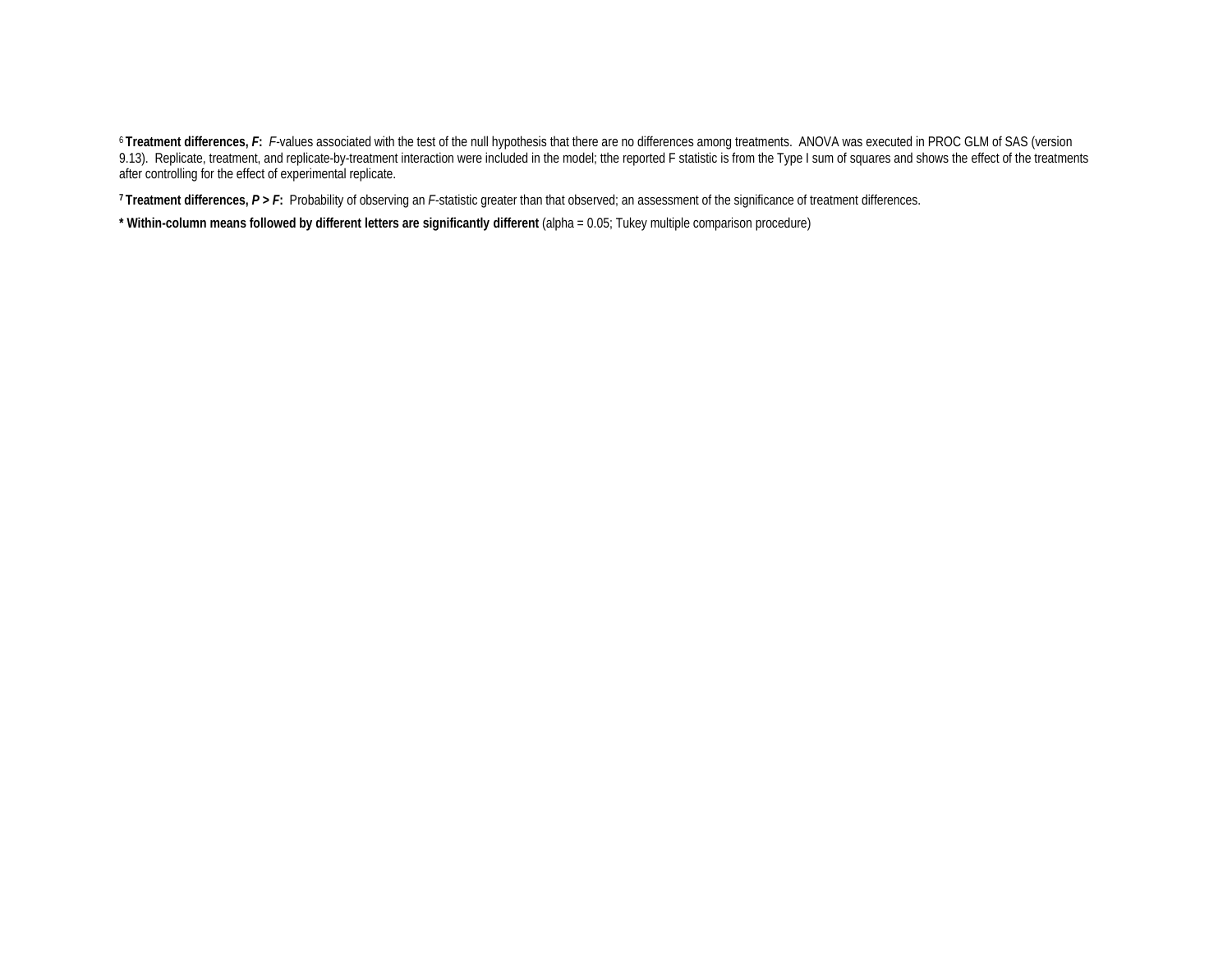## **Table 2. Field evaluation of fungicides for management of Sclerotinia head rot on sunflower, Carrington, ND 2011**

**Michael J. Wunsch1**, **Michael Schaefer1**, **Blaine G. Schatz1, and Sam Markell2**

1 NDSU Carrington Research Extension Center, Carrington, ND; 2 NDSU Department of Plant Pathology, Fargo, ND.

<sup>1</sup>**Application timing: A =** Sunday, Aug. 14; R5.2 to R5.6 growth stage; **B =** Wednesday, Aug. 24 at 8:00-9:30 pm; R5.8 to R6 growth stage

<sup>2</sup>**Sample size:** Number of plants evaluated for sclerotinia head rot.

<sup>3</sup>**Incidence:** Percent of plants exhibiting Sclerotinia head rot symptoms.

<sup>4</sup> Severity: Sclerotinia head rot severity on plants showing disease; a 1 to 5 scale was used, with 1 = 1 to 25% of the head diseased; 2 = 26 to 50% of the head diseased; 3 = 51 to 75% of the head diseased; 4 = 76 to 99% of the head diseased; 5 = 100% of the head diseased. Only diseased plants (sometimes a lower number than the sample size) contributed to this rating.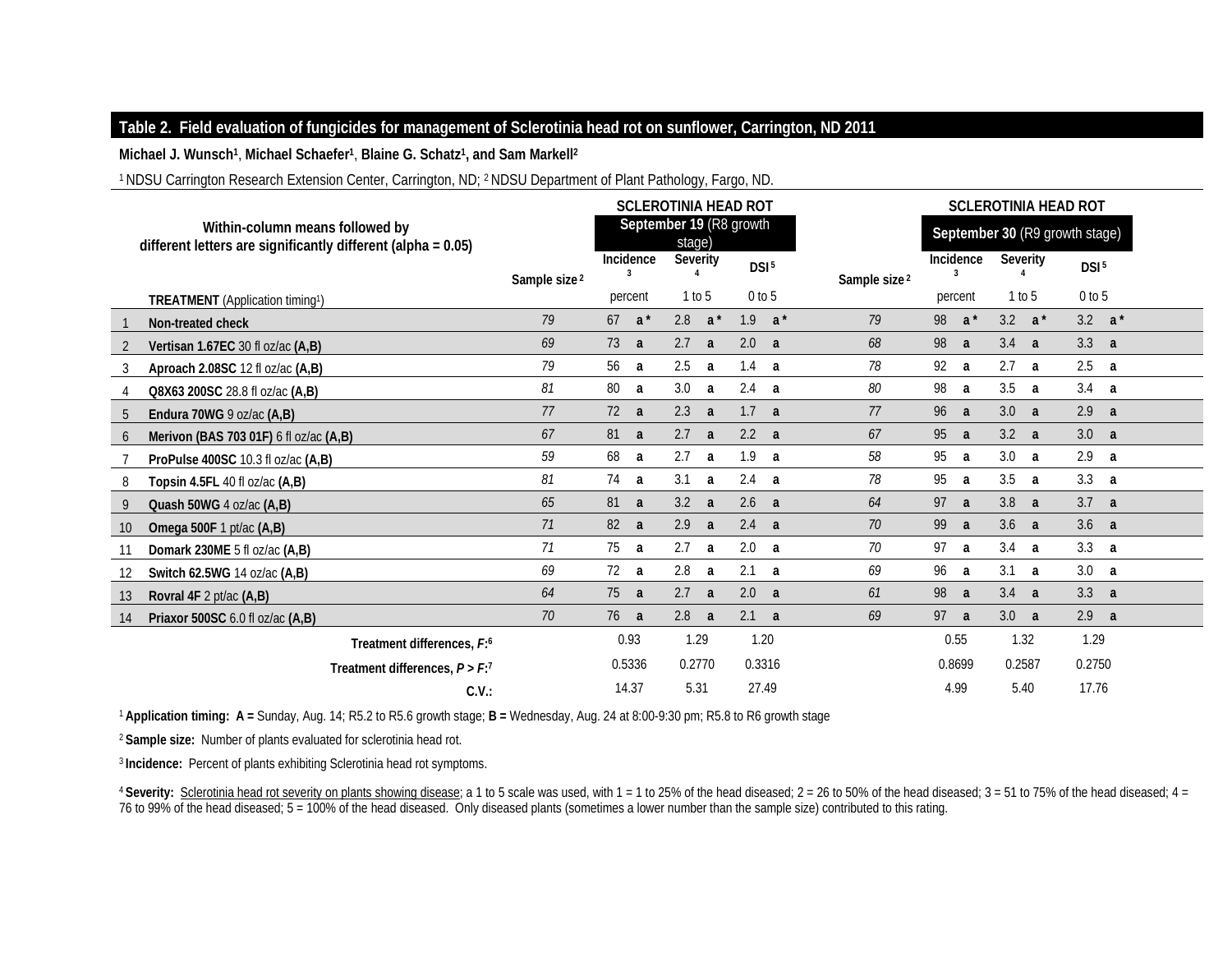<sup>5</sup> Disease severity index: A combination of disease severity and disease incidence; a 0 to 5 scale was ussed, with 0 = no symptoms, 1 = 1 to 25% of the head diseased; 2 = 26 to 50% of the head diseased; 3 = 51 to 75% of the head diseased; 4 = 76 to 99% of the head diseased; 5 = 100% of the head diseased.

<sup>6</sup>**Treatment differences,** *F***:** *F-*values associated with the test of the null hypothesis that there are no differences among treatments.

**7 Treatment differences,** *P* **>** *F***:** Probability of observing an *F*-statistic greater than that observed; an assessment of the significance of treatment differences.

**\* Within-column means followed by different letters are significantly different** (alpha = 0.05; Tukey multiple comparison procedure)